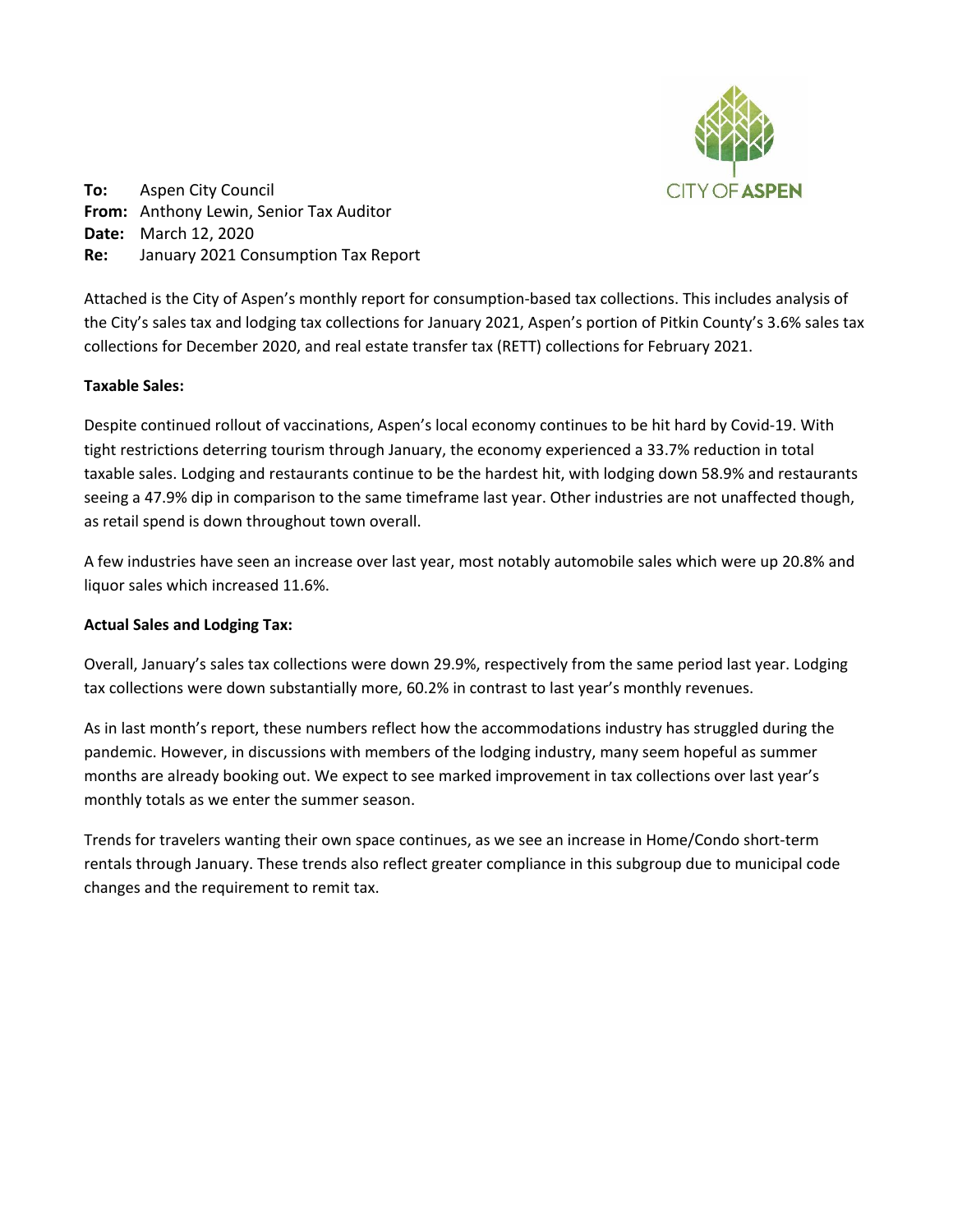

# **City Share of County Sales Tax:**

Aspen's portion of Pitkin County's sales tax collections (one month behind City collection statistics because they are collected at the State level) for December were down 5.8%. On a year-to-date basis, Aspen's portion of Pitkin County's sales tax finished down 2.0% from 2019 collection levels.

# **Real Estate Transfer Taxes:**

Housing real estate transfer tax collections for February were up 60.4% and 50.4% on the year. Wheeler real estate transfer tax collections for February were up 57.4% and 50.0% on the year. Elevated market activity continues despite the record setting 2020 year.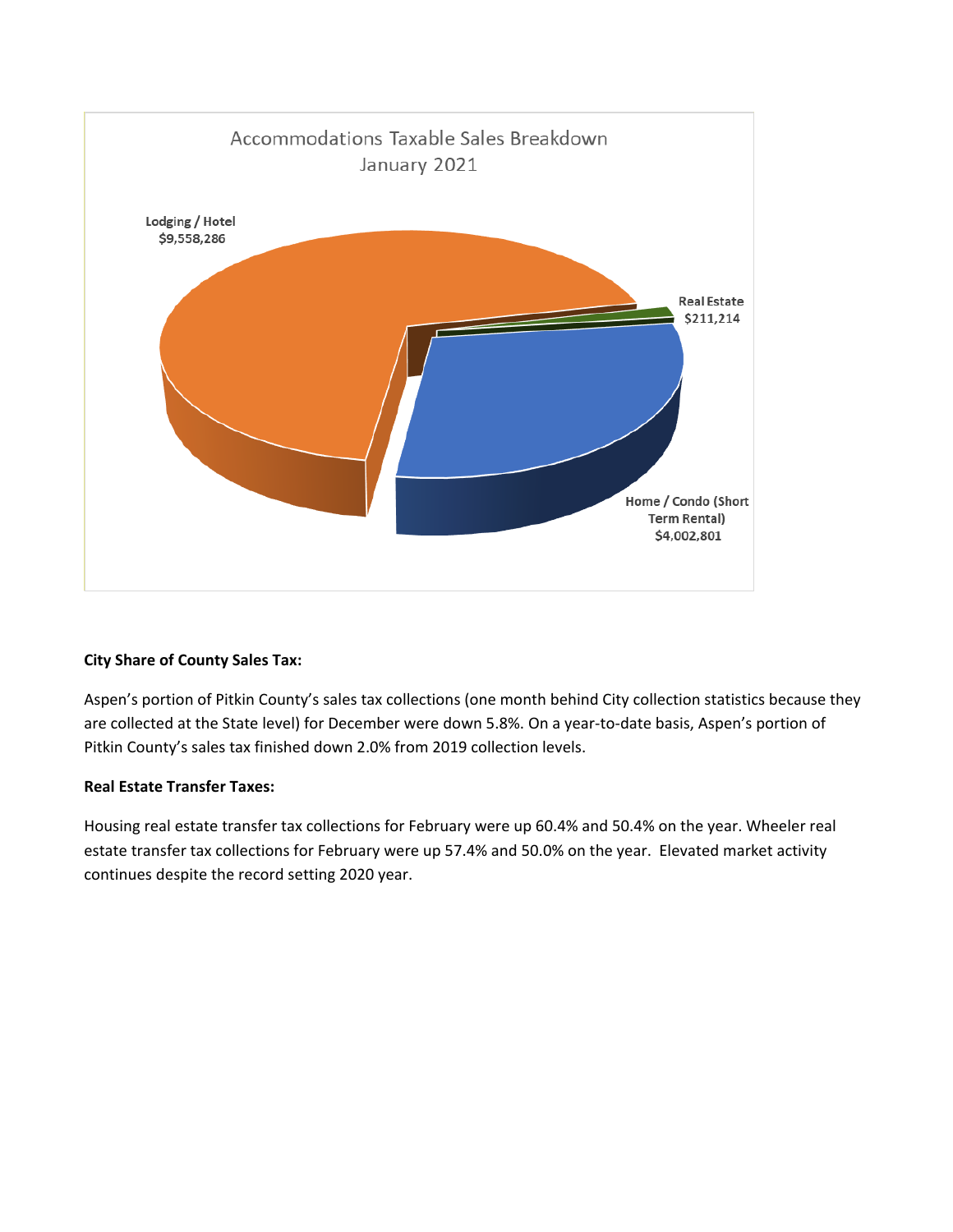| Category                    | In-Town      | Out-of-Town  | <b>Grand Total</b> |
|-----------------------------|--------------|--------------|--------------------|
| <b>Total Accommodations</b> | \$13,509,184 | \$263,117    | \$13,772,301       |
| Construction / Trades       | \$2,209,206  | \$2,265,956  | \$4,475,163        |
| Misc. / Other               | \$1,553,952  | \$3,612,717  | \$5,166,669        |
| Food / Drug                 | \$4,914,591  | \$178,883    | \$5,093,474        |
| Bar / Restaurant            | \$8,995,481  | \$0          | \$8,995,481        |
| Fashion / Clothing          | \$6,893,038  | \$388,479    | \$7,281,517        |
| Outdoor / Sporting          | \$4,795,038  | \$20,387     | \$4,815,425        |
| Utilities / Telecomm        | \$1,485,314  | \$3,720,483  | \$5,205,797        |
| Auto                        | \$2,016,603  | \$0          | \$2,016,603        |
| Gallery / Jewelry           | \$2,170,001  | \$585,668    | \$2,755,670        |
| Liquor                      | \$1,216,287  | \$24,556     | \$1,240,843        |
| Marijuana                   | \$1,063,274  | \$0          | \$1,063,274        |
| Bank / Finance              | \$0          | \$227,177    | \$227,177          |
| Health / Beauty             | \$166,075    | \$54,815     | \$220,889          |
| <b>Grand Total</b>          | \$50,988,046 | \$11,342,238 | \$62,330,284       |
| Percentage                  | 81.8%        | 18.2%        |                    |

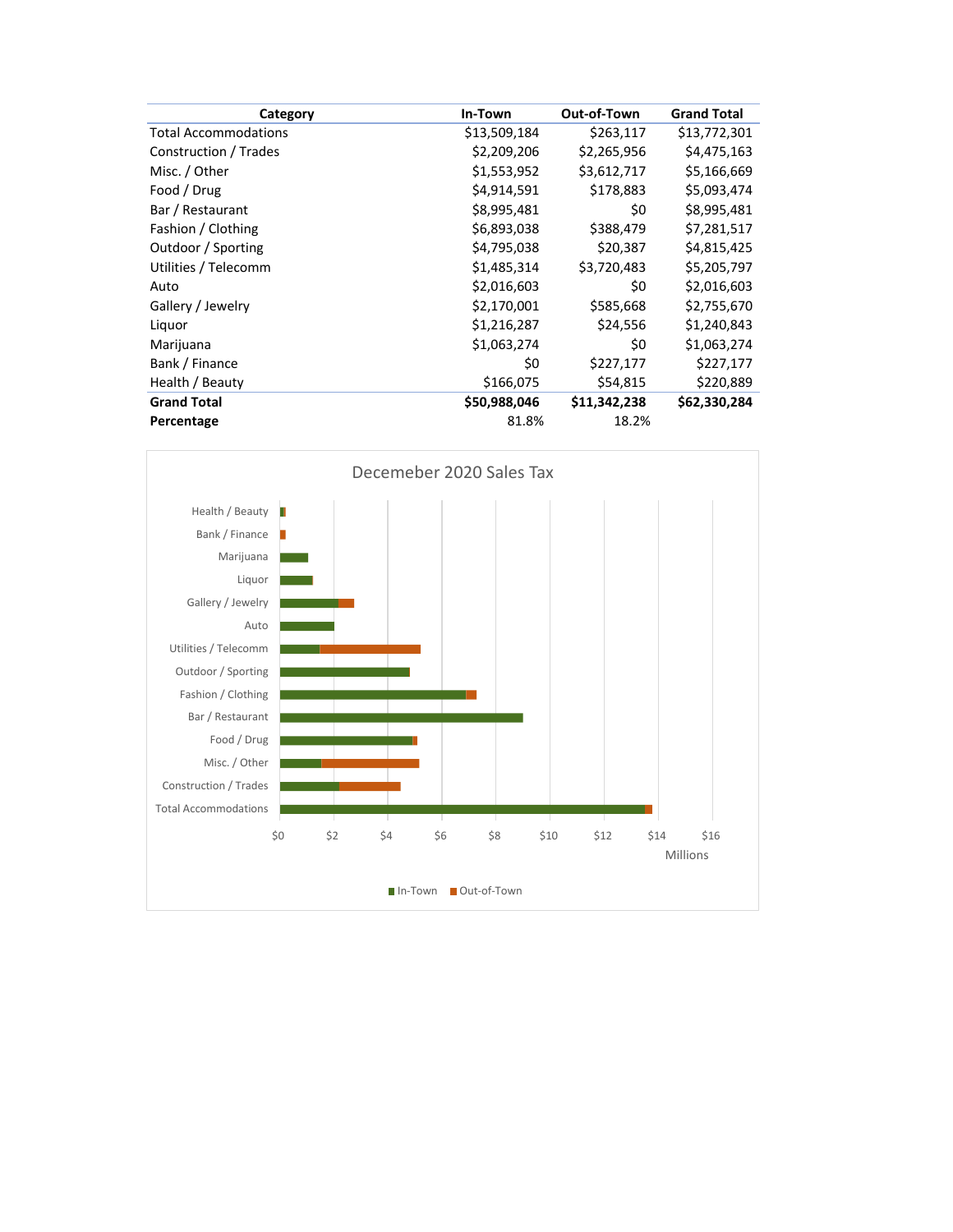### **City of Aspen Retail Sales by Industry January 2021**

|                         |                         |                               |                    | Yea |
|-------------------------|-------------------------|-------------------------------|--------------------|-----|
| Category                | <b>YTD Retail Sales</b> | % Change<br><b>Prior Year</b> | % YTD Retail Sales |     |
|                         |                         |                               |                    |     |
| Accommodations          | \$13,772,301            | (58.9%)                       | 22.1%              |     |
| Restaurants/Bars        | \$8,995,481             | (47.9%)                       | 14.4%              |     |
| Sports Equip/Clothing   | \$4,815,425             | (42.6%)                       | 7.7%               |     |
| <b>Fashion Clothing</b> | \$7,281,517             | 14.8%                         | 11.7%              |     |
| Construction            | \$4,475,163             | $(4.1\%)$                     | 7.2%               |     |
| Food & Drug             | \$5,093,474             | (2.6%)                        | 8.2%               |     |
| Liquor                  | \$1,240,843             | 11.6%                         | 2.0%               |     |
| Miscellaneous           | \$5,166,669             | $(5.1\%)$                     | 8.3%               |     |
| Jewelry/Gallery         | \$2,755,670             | (33.8%)                       | 4.4%               |     |
| <b>Utilities</b>        | \$5,205,797             | 5.0%                          | 8.4%               |     |
| Automobile              | \$2,016,603             | 20.8%                         | 3.2%               |     |
| Marijuana               | \$1,063,274             | (13.1%)                       | 1.7%               |     |
| Bank / Finance          | \$227,177               | #DIV/0!                       | 0.4%               |     |
| Health / Beauty         | \$220,889               | #DIV/0!                       | 0.4%               |     |
| Total                   | \$62,330,284            | (33.7%)                       | 100.0%             |     |



Beginning October 2020, industries were assessed and revised. This includes Luxury Goods which no longer reflects high end clothing which now is captured within Clothing. Additionally, two new categories (Bank / Finance and Health / Beauty) were added to reflect items previous reported within Miscellaneous. These adjustments will ultimately skew the annual percentage change in these industries and is therefore important to note - industry contraction or expansion cannot be gauged by these percentages until a full year's worth of data has been compiled with the new categorizations.

|                         |                             |                   | Janu             |
|-------------------------|-----------------------------|-------------------|------------------|
|                         |                             | % Change          | % Monthly Retail |
| Category                | <b>Monthly Retail Sales</b> | <b>Prior Year</b> | <b>Sales</b>     |
| Accommodations          | \$13,772,301                | (58.9%)           | 22.1%            |
| Restaurants/Bars        | \$8,995,481                 | (47.9%)           | 14.4%            |
| Sports Equip/Clothing   | \$4,815,425                 | (42.6%)           | 7.7%             |
| <b>Fashion Clothing</b> | \$7,281,517                 | 14.8%             | 11.7%            |
| Construction            | \$4,475,163                 | $(4.1\%)$         | 7.2%             |
| Food & Drug             | \$5,093,474                 | (2.6%)            | 8.2%             |
| Liquor                  | \$1,240,843                 | 11.6%             | 2.0%             |
| Miscellaneous           | \$5,166,669                 | $(5.1\%)$         | 8.3%             |
| Jewelry/Gallery         | \$2,755,670                 | (33.8%)           | 4.4%             |
| <b>Utilities</b>        | \$5,205,797                 | 5.0%              | 8.4%             |
| Automobile              | \$2,016,603                 | 20.8%             | 3.2%             |
| Marijuana               | \$1,063,274                 | (13.1%)           | 1.7%             |
| Bank / Finance          | \$227,177                   | #DIV/0!           | 0.4%             |
| Health / Beauty         | \$220,889                   | #DIV/0!           | 0.4%             |
| Total                   | \$62,330,284                | (33.7%)           | 100.0%           |

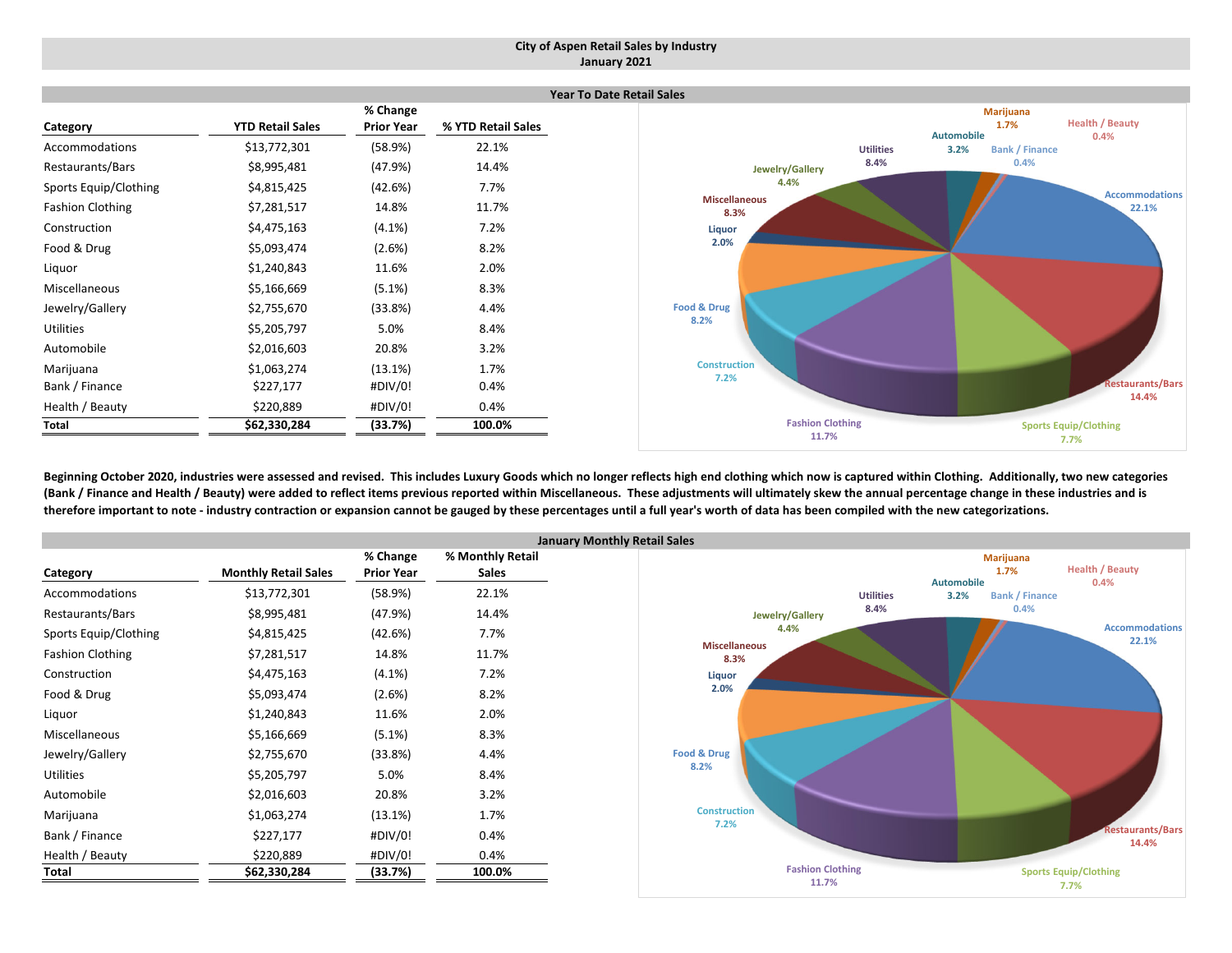#### **City of Aspen Sales and Lodging Tax January 2021 Year To Date Tax Collections Tax Type YTD Taxes Collected % YTD Taxes** 1.0% Sales Tax: Parks & Open Space \$664,842.39 36.5% 0.5% Sales Tax: Parks & Open Space \$332,039.18 18.2% 0.30% Sales Tax: Public Education \$199,390.81 11.0% 0.15% Sales Tax: Transportation  $$99,611.63$  5.5% 0.45% Sales Tax: Affordable Housing/ Childcare  $$298,835.90$  16.4% 2.0% Lodging Tax: Tourist Promotion/ Transportation  $$2.24,949.18$  12.4% **Total \$1,819,669.09 100% 1.0% Sales Tax: Parks & Open Space 36.5%0.5% Sales Tax: Parks & Open Space 18.2%0.30% Sales Tax: Public Education0.15% Sales Tax: Transportation 5.5%0.45% Sales Tax: Affordable Housing/ Childcare2.0% Lodging Tax: Tourist Promotion/ Transportation 12.4%**

|                                                     |                                          | <b>January Monthly Tax Collections</b> |                                            |                                                              |                                                      |                                          |
|-----------------------------------------------------|------------------------------------------|----------------------------------------|--------------------------------------------|--------------------------------------------------------------|------------------------------------------------------|------------------------------------------|
| Tax Type                                            | <b>Monthly Taxes</b><br><b>Collected</b> | % Monthly<br>Taxes                     |                                            | 2.0% Lodging<br>Tax: Tourist<br>Promotion/<br>Transportation | 1.0% Sales Tax:<br>Parks & Open<br>Space             |                                          |
| 1.0% Sales Tax: Parks & Open Space                  | \$664,842.39                             | 36.5%                                  |                                            | 12.4%                                                        | 36.5%                                                |                                          |
| 0.5% Sales Tax: Parks & Open Space                  | \$332,039.18                             | 18.2%                                  |                                            |                                                              |                                                      |                                          |
| 0.30% Sales Tax: Public Education                   | \$199,390.81                             | 11.0%                                  |                                            |                                                              |                                                      |                                          |
| 0.15% Sales Tax: Transportation                     | \$99,611.63                              | 5.5%                                   |                                            |                                                              |                                                      |                                          |
| 0.45% Sales Tax: Affordable Housing/ Childcare      | \$298,835.90                             | 16.4%                                  |                                            |                                                              |                                                      |                                          |
| 2.0% Lodging Tax: Tourist Promotion/ Transportation | <u>\$224,949.18</u>                      | 12.4%                                  | 0.45% Sales Tax:                           |                                                              |                                                      |                                          |
| <b>Total</b>                                        | \$1,819,669.09                           | 100%                                   | <b>Affordable</b><br>Housing/<br>Childcare | 0.15% Sales Tax:<br>Transportation                           | 0.30% Sales Tax:<br><b>Public Education</b><br>11 0% | 0.5% Sales Tax:<br>Parks & Open<br>Space |

**18.2%**

**11.0%**

**11.0%**

**5.5%**

**16.4%**

**16.4%**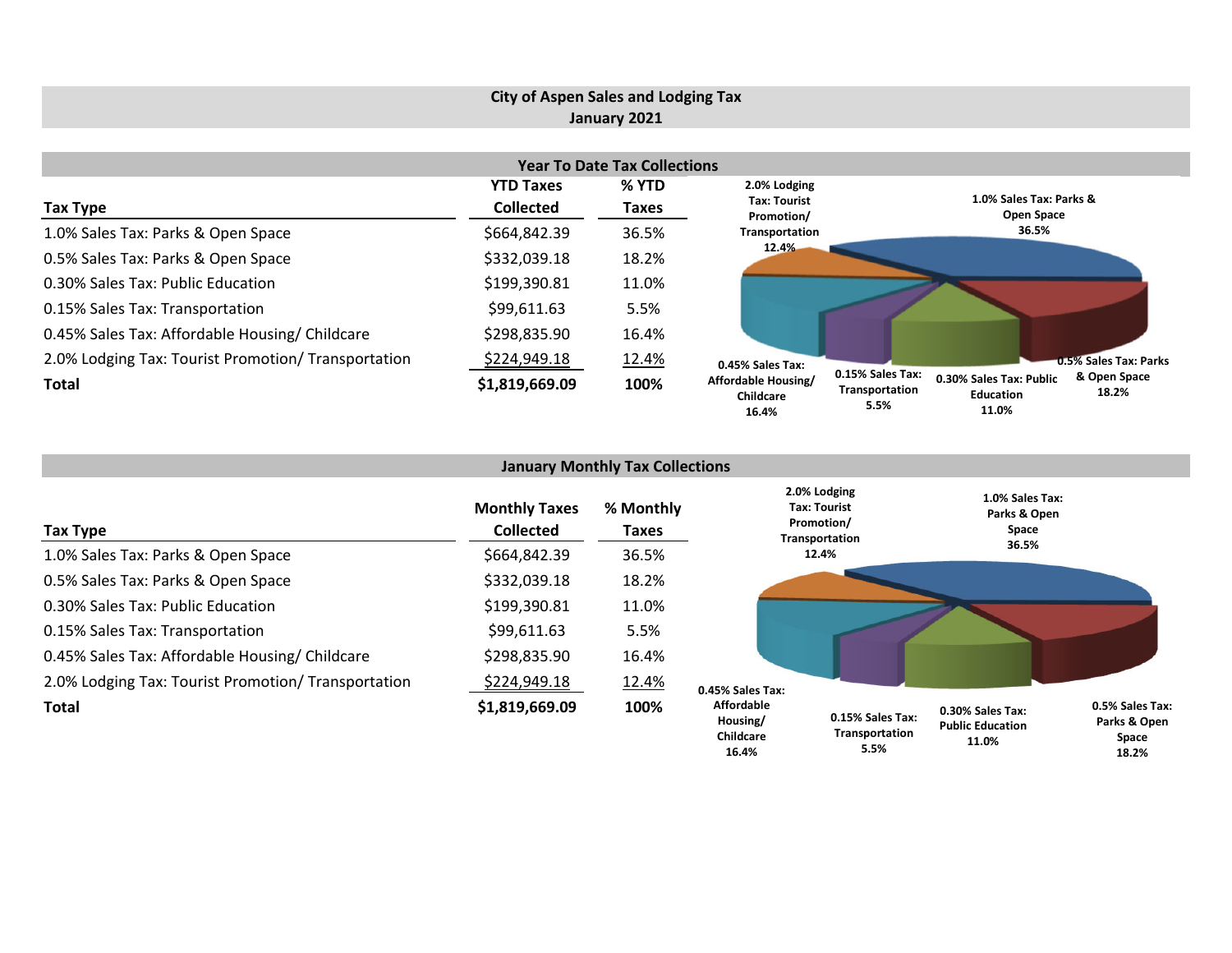### **City of Aspen Sales Tax 2.4% January 2021**

| <b>Current Month Revenues are</b> | (29.9%)   | below last year's Monthly Revenues.             |
|-----------------------------------|-----------|-------------------------------------------------|
| <b>Year To Date Revenues are</b>  | $(0.0\%)$ | below Year To Date Budgeted Revenues.           |
| <b>Year To Date Revenues are</b>  | (29.9%)   | below last year's Actual Year To Date Revenues. |

|              |               | 2021 Monthly Budget vs. 2021 Actual |           |               | 2021 YTD Budget vs. 2021 Actual |             |           |              |          | 2021 vs. 2020   |          |  |
|--------------|---------------|-------------------------------------|-----------|---------------|---------------------------------|-------------|-----------|--------------|----------|-----------------|----------|--|
| <b>Month</b> | <b>Budget</b> | Actual                              | Variance  | <b>Budget</b> |                                 | Actual      | Variance  | 2020 Monthly | Variance | <b>2020 YTD</b> | Variance |  |
| Jan          | \$1,595,006   | \$1,594,720                         | $(0.0\%)$ | \$1,595,006   |                                 | \$1,594,720 | $(0.0\%)$ | \$2,276,217  | (29.9%)  | \$2,276,217     | (29.9%)  |  |
| Feb          | \$1,486,326   |                                     |           | \$3,081,332   |                                 |             |           | \$2,122,818  |          | \$4,399,035     |          |  |
| Mar          | \$1,888,591   |                                     |           | \$4,969,923   |                                 |             |           | \$1,243,377  |          | \$5,642,412     |          |  |
| Apr          | \$777,333     |                                     |           | \$5,747,255   |                                 |             |           | \$524,409    |          | \$6,166,820     |          |  |
| May          | \$609,455     |                                     |           | \$6,356,711   |                                 |             |           | \$567,114    |          | \$6,733,934     |          |  |
| June         | \$1,451,356   |                                     |           | \$7,808,067   |                                 |             |           | \$1,315,505  |          | \$8,049,440     |          |  |
| July         | \$1,922,418   |                                     |           | \$9,730,485   |                                 |             |           | \$1,984,791  |          | \$10,034,230    |          |  |
| Aug          | \$1,631,118   |                                     |           | \$11,361,603  |                                 |             |           | \$1,783,192  |          | \$11,817,422    |          |  |
| Sept         | \$1,413,986   |                                     |           | \$12,775,590  |                                 |             |           | \$2,214,205  |          | \$14,031,628    |          |  |
| Oct          | \$855,843     |                                     |           | \$13,631,433  |                                 |             |           | \$1,067,153  |          | \$15,098,781    |          |  |
| Nov          | \$719,393     |                                     |           | \$14,350,825  |                                 |             |           | \$972,967    |          | \$16,071,748    |          |  |
| Dec          | \$2,635,754   |                                     |           | \$16,986,579  |                                 |             |           | \$2,286,874  |          | \$18,358,622    |          |  |

#### **Actual Collections Year To Date Through January**

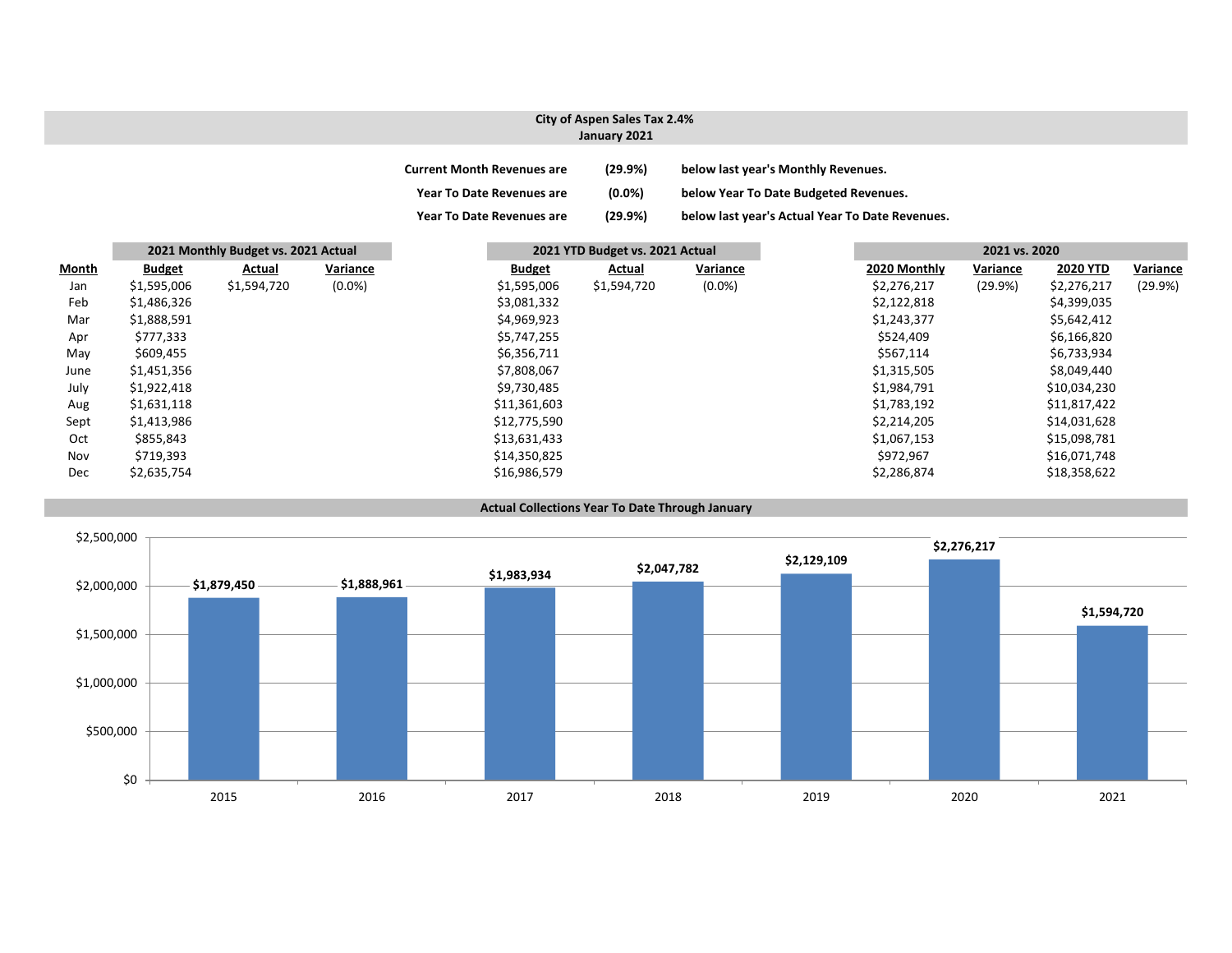### **City of Aspen Tourist Promotion 1.5% Lodging Tax (0.5% Rate for 2010 and Prior) January 2021**

**Current Month Revenues are (60.2%) below last year's Monthly Revenues adjusted for rate increase. Year ToDate Revenues are (44.6%) below Year To Date Budgeted Revenues.**

**Year To**

|              |               | 2021 Monthly Budget vs. 2021 Actual |          |               | 2021 YTD Budget vs. 2021 Actual |          |              | 2021 vs. 2020 |                 |          |
|--------------|---------------|-------------------------------------|----------|---------------|---------------------------------|----------|--------------|---------------|-----------------|----------|
| <b>Month</b> | <b>Budget</b> | <b>Actual</b>                       | Variance | <b>Budget</b> | <b>Actual</b>                   | Variance | 2020 Monthly | Variance      | <b>2020 YTD</b> | Variance |
| Jan          | \$304,500     | \$168,712                           | (44.6%)  | \$304,500     | \$168,712                       | (44.6%)  | \$423,412    | (60.2%)       | \$423,412       | (60.2%)  |
| Feb          | \$270,000     |                                     |          | \$574,500     |                                 |          | \$417,502    |               | \$840,914       |          |
| Mar          | \$353,250     |                                     |          | \$927,750     |                                 |          | \$197,251    |               | \$1,038,165     |          |
| Apr          | \$64,500      |                                     |          | \$992,250     |                                 |          | \$5,581      |               | \$1,043,746     |          |
| May          | \$49,500      |                                     |          | \$1,041,750   |                                 |          | \$8,770      |               | \$1,052,516     |          |
| June         | \$186,750     |                                     |          | \$1,228,500   |                                 |          | \$99,543     |               | \$1,152,059     |          |
| July         | \$280,500     |                                     |          | \$1,509,000   |                                 |          | \$263,959    |               | \$1,416,018     |          |
| Aug          | \$213,000     |                                     |          | \$1,722,000   |                                 |          | \$227,695    |               | \$1,643,713     |          |
| Sept         | \$151,500     |                                     |          | \$1,873,500   |                                 |          | \$206,067    |               | \$1,849,780     |          |
| Oct          | \$78,750      |                                     |          | \$1,952,250   |                                 |          | \$71,598     |               | \$1,921,378     |          |
| Nov          | \$54,000      |                                     |          | \$2,006,250   |                                 |          | \$78,030     |               | \$1,999,408     |          |
| Dec          | \$406,500     |                                     |          | \$2,412,750   |                                 |          | \$268,092    |               | \$2,267,501     |          |



(60.2%) below last year's Actual Year To Date Revenues adjusted for rate increase.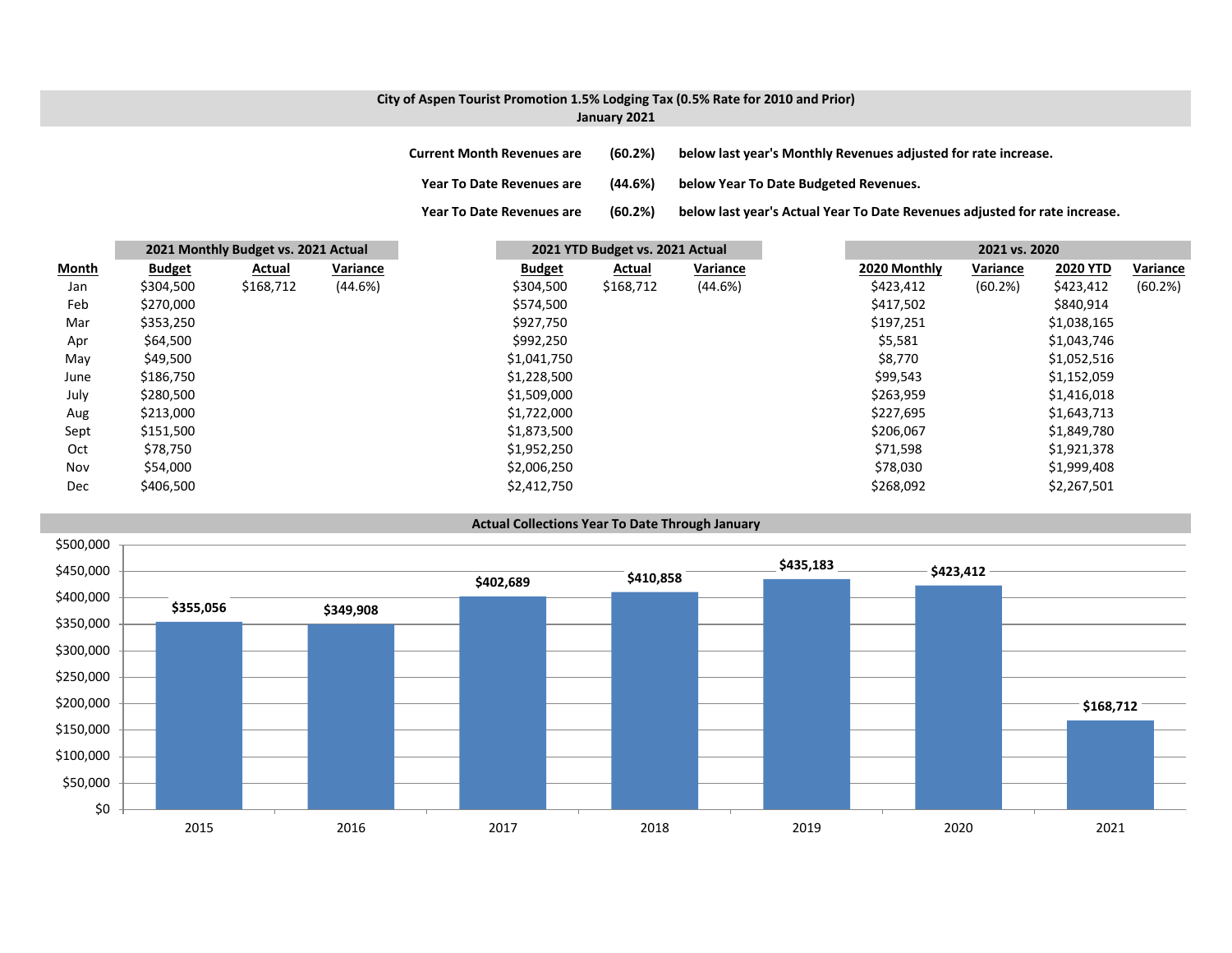## **City of Aspen Transportation 0.5% Lodging Tax January 2021**

| <b>Current Month Revenues are</b> | (60.2%) | below last year's Monthly Revenues              |
|-----------------------------------|---------|-------------------------------------------------|
| <b>Year To Date Revenues are</b>  | (44.6%) | below Year To Date Budgeted Revenues.           |
| <b>Year To Date Revenues are</b>  | (60.2%) | below last year's Actual Year To Date Revenues. |

|              |               | 2021 Monthly Budget vs. 2021 Actual |          |               | 2021 YTD Budget vs. 2021 Actual |          |              | 2021 vs. 2020 |                 |          |
|--------------|---------------|-------------------------------------|----------|---------------|---------------------------------|----------|--------------|---------------|-----------------|----------|
| <b>Month</b> | <b>Budget</b> | Actual                              | Variance | <b>Budget</b> | Actual                          | Variance | 2020 Monthly | Variance      | <b>2020 YTD</b> | Variance |
| Jan          | \$101,500     | \$56,237                            | (44.6%)  | \$101,500     | \$56,237                        | (44.6%)  | \$141,137    | (60.2%)       | \$141,137       | (60.2%)  |
| Feb          | \$90,000      |                                     |          | \$191,500     |                                 |          | \$139,167    |               | \$280,304       |          |
| Mar          | \$117,750     |                                     |          | \$309,250     |                                 |          | \$65,750     |               | \$346,054       |          |
| Apr          | \$21,500      |                                     |          | \$330,750     |                                 |          | \$1,860      |               | \$347,915       |          |
| May          | \$16,500      |                                     |          | \$347,250     |                                 |          | \$2,923      |               | \$350,838       |          |
| June         | \$62,250      |                                     |          | \$409,500     |                                 |          | \$33,181     |               | \$384,019       |          |
| July         | \$93,500      |                                     |          | \$503,000     |                                 |          | \$87,986     |               | \$472,005       |          |
| Aug          | \$71,000      |                                     |          | \$574,000     |                                 |          | \$75,898     |               | \$547,903       |          |
| Sept         | \$50,500      |                                     |          | \$624,500     |                                 |          | \$68,700     |               | \$616,603       |          |
| Oct          | \$26,250      |                                     |          | \$650,750     |                                 |          | \$23,866     |               | \$640,469       |          |
| Nov          | \$18,000      |                                     |          | \$668,750     |                                 |          | \$26,010     |               | \$666,479       |          |
| <b>Dec</b>   | \$135,500     |                                     |          | \$804,250     |                                 |          | \$89,364     |               | \$755,842       |          |

### **Actual Collections Year To Date Through January**

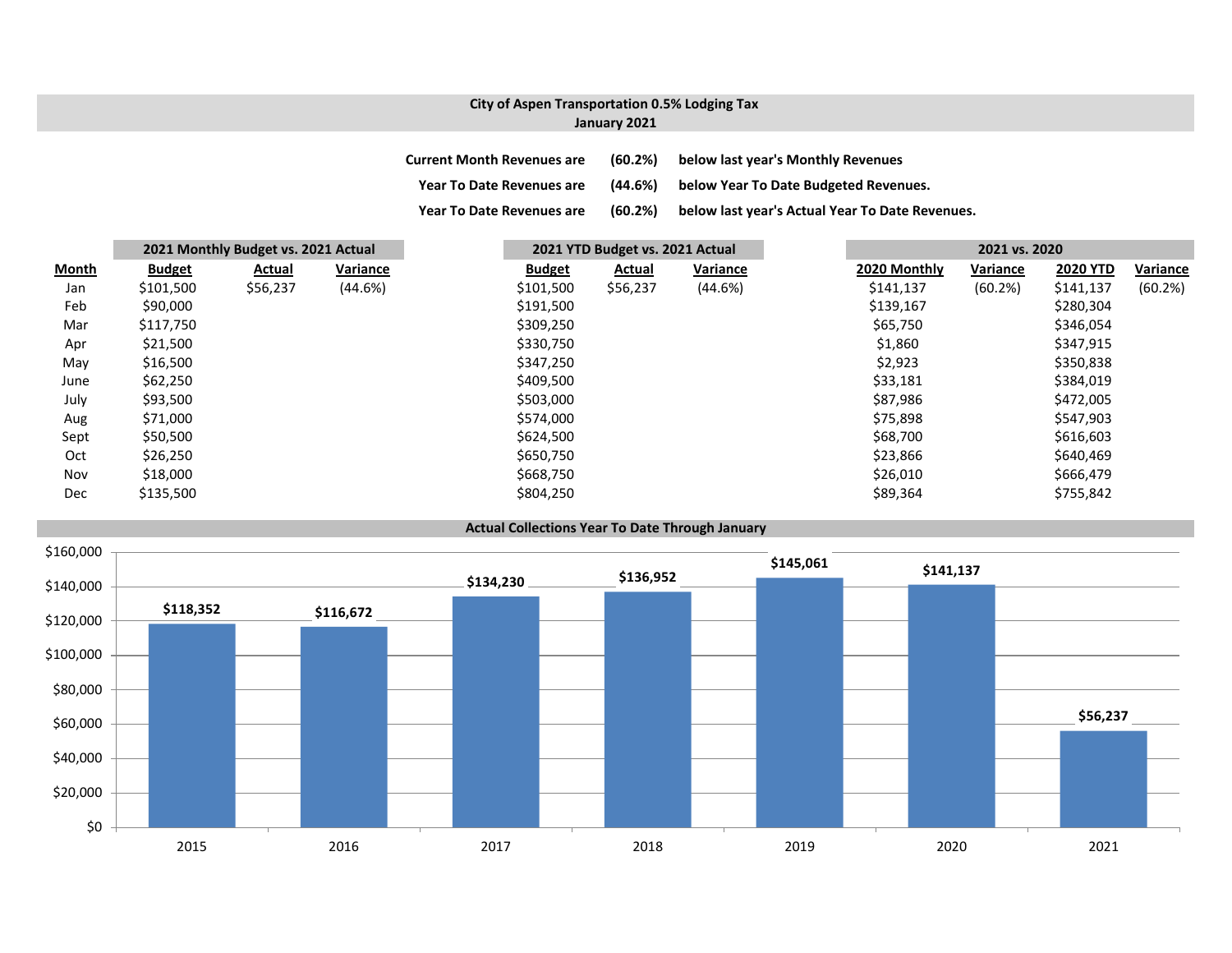### **City of Aspen Portion of Pitkin County 3.6% Sales Tax December 2020**

| <b>Current Month Revenues are</b> | (5.8%) | below last year's Monthly Revenues.             |
|-----------------------------------|--------|-------------------------------------------------|
| <b>Year To Date Revenues are</b>  | 8.8%   | above Year To Date Budgeted Revenues.           |
| <b>Year To Date Revenues are</b>  | (2.0%) | below last year's Actual Year To Date Revenues. |

|       |               | 2020 Monthly Budget vs. 2020 Actual |          | 2020 YTD Budget vs. 2020 Actual |              | 2020 vs. 2019 |              |          |    |                 |           |
|-------|---------------|-------------------------------------|----------|---------------------------------|--------------|---------------|--------------|----------|----|-----------------|-----------|
| Month | <b>Budget</b> | Actual                              | Variance | <b>Budget</b>                   | Actual       | Variance      | 2019 Monthly | Variance |    | <b>2019 YTD</b> | Variance  |
| Jan   | \$1,357,000   | \$1,512,709                         | 11.5%    | \$1,357,000                     | \$1,512,709  | 11.5%         | \$1,332,368  | 13.5%    |    | 1,332,368       | 13.5%     |
| Feb   | \$1,277,000   | \$1,449,548                         | 13.5%    | \$2,634,000                     | \$2,962,257  | 12.5%         | \$1,195,264  | 21.3%    | S  | 2,527,633       | 17.2%     |
| Mar   | \$1,293,000   | \$708,210                           | (45.2%)  | \$3,927,000                     | \$3,670,467  | (6.5%)        | \$1,460,126  | (51.5%)  | S  | 3,987,758       | $(8.0\%)$ |
| Apr   | \$484,000     | \$498,211                           | 2.9%     | \$4,411,000                     | \$4,168,678  | (5.5%)        | \$543,209    | (8.3%)   | S. | 4,530,968       | $(8.0\%)$ |
| May   | \$398,000     | \$430,729                           | 8.2%     | \$4,809,000                     | \$4,599,408  | (4.4% )       | \$423,901    | 1.6%     |    | 4,954,869       | (7.2%)    |
| June  | \$822,000     | \$713,217                           | (13.2%)  | \$5,631,000                     | \$5,312,624  | (5.7%)        | \$867,745    | (17.8%)  |    | 5,822,613       | (8.8%)    |
| July  | \$1,097,000   | \$1,164,095                         | 6.1%     | \$6,728,000                     | \$6,476,719  | (3.7%)        | \$1,149,462  | 1.3%     |    | 6,972,075       | $(7.1\%)$ |
| Aug   | \$917,000     | \$1,117,891                         | 21.9%    | \$7,645,000                     | \$7,594,610  | (0.7%)        | \$1,059,020  | 5.6%     | S. | 8,031,094       | $(5.4\%)$ |
| Sept  | \$801,000     | \$1,181,742                         | 47.5%    | \$8,446,000                     | \$8,776,352  | 3.9%          | \$867,293    | 36.3%    | ς  | 8,898,387       | $(1.4\%)$ |
| Oct   | \$498,000     | \$845,122                           | 69.7%    | \$8,944,000                     | \$9,621,474  | 7.6%          | \$646,501    | 30.7%    |    | 9,544,889       | 0.8%      |
| Nov   | \$484,000     | \$688.722                           | 42.3%    | \$9,428,000                     | \$10,310,196 | 9.4%          | \$908,405    | (24.2%)  |    | 10.453.294      | $(1.4\%)$ |
| Dec   | \$1,461,000   | \$1,533,844                         | 5.0%     | \$10,889,000                    | \$11,844,040 | 8.8%          | \$1,627,600  | (5.8%)   | S. | 12,080,894      | $(2.0\%)$ |

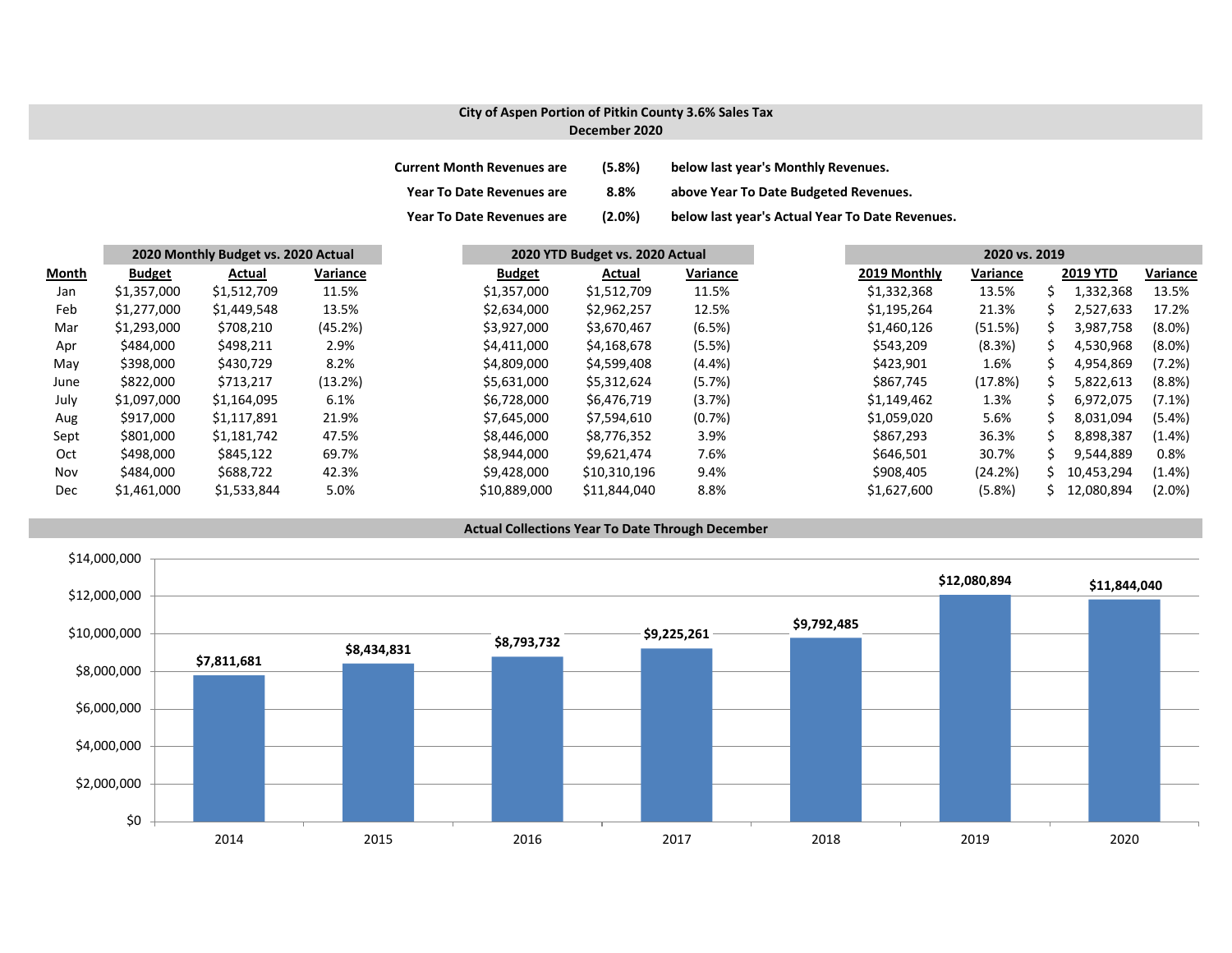## **February 2021 Housing Real Estate Transfer Tax**

| <b>Current Month Revenues are</b> | 60.4%  | above last year's Monthly Revenues.             |
|-----------------------------------|--------|-------------------------------------------------|
| <b>Year To Date Revenues are</b>  | 181.1% | above Year To Date Budgeted Revenues.           |
| <b>Year To Date Revenues are</b>  | 50.4%  | above last year's Actual Year To Date Revenues. |

| <b>Month</b><br>Jan | 2021 Monthly Budget vs. 2021 Actual |             |          |               | 2021 YTD Budget vs. 2021 Actual |             |          | 2021 vs. 2020 |          |                 |          |
|---------------------|-------------------------------------|-------------|----------|---------------|---------------------------------|-------------|----------|---------------|----------|-----------------|----------|
|                     | <b>Budget</b>                       | Actual      | Variance | <b>Budget</b> |                                 | Actual      | Variance | 2020 Monthly  | Variance | <b>2020 YTD</b> | Variance |
|                     | \$440,400                           | \$1,602,114 | 263.8%   | \$440,400     |                                 | \$1,602,114 | 263.8%   | \$1,098,343   | 45.9%    | \$1,098,343     | 45.9%    |
| Feb                 | \$412,600                           | \$796,070   | 92.9%    | \$853,000     |                                 | \$2,398,184 | 181.1%   | \$496,350     | 60.4%    | \$1,594,693     | 50.4%    |
| Mar                 | \$432,900                           |             |          | \$1,285,900   |                                 |             |          | \$598,199     |          | \$2,192,893     |          |
| Apr                 | \$560,000                           |             |          | \$1,845,900   |                                 |             |          | \$505,915     |          | \$2,698,808     |          |
| May                 | \$566,200                           |             |          | \$2,412,100   |                                 |             |          | \$110,180     |          | \$2,808,988     |          |
| June                | \$537,300                           |             |          | \$2,949,400   |                                 |             |          | \$477,350     |          | \$3,286,338     |          |
| July                | \$384,200                           |             |          | \$3,333,600   |                                 |             |          | \$885,546     |          | \$4,171,884     |          |
| Aug                 | \$524,800                           |             |          | \$3,858,400   |                                 |             |          | \$2,542,417   |          | \$6,714,301     |          |
| Sept                | \$746,400                           |             |          | \$4,604,800   |                                 |             |          | \$3,947,332   |          | \$10,661,632    |          |
| Oct                 | \$644,600                           |             |          | \$5,249,400   |                                 |             |          | \$2,928,865   |          | \$13,590,497    |          |
| Nov                 | \$439,200                           |             |          | \$5,688,600   |                                 |             |          | \$1,717,838   |          | \$15,308,335    |          |
| Dec                 | \$511,400                           |             |          | \$6,200,000   |                                 |             |          | \$2,281,317   |          | \$17,589,652    |          |